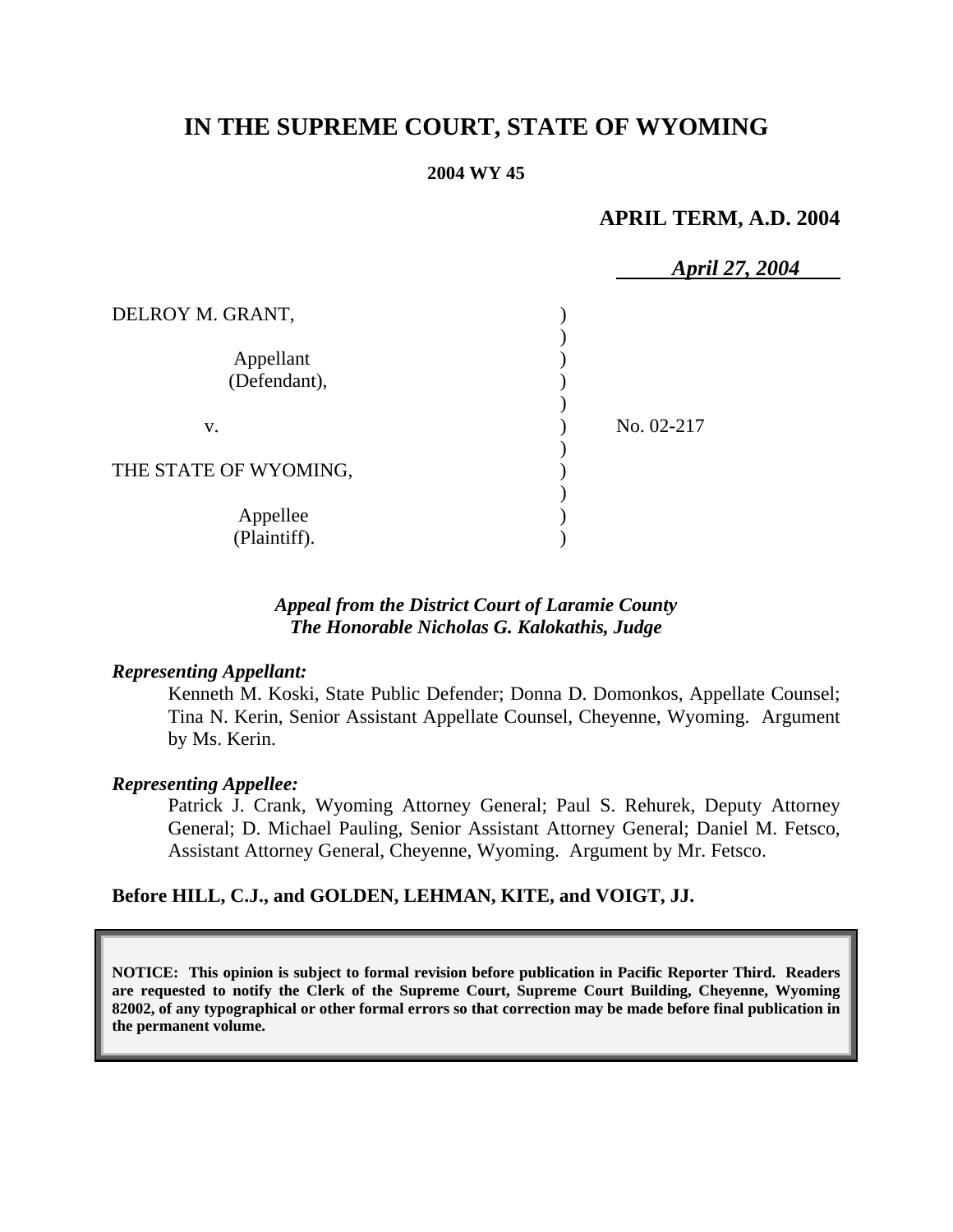### **GOLDEN**, Justice.

[¶1] Delroy M. Grant (appellant) entered a conditional plea of no contest to a charge of felony possession of marijuana, reserving the right to appeal the district court's denial of his motion to suppress evidence seized during a traffic stop on Interstate 80 in Laramie County. Appellant claims he was illegally seized when a highway patrol officer ordered appellant, a passenger in and owner of the vehicle stopped, to exit the vehicle during the stop. Appellant also claims he did not consent to the search of his vehicle and, even if he did, the consent was not voluntary. We affirm.

# *ISSUE*

[¶2] Appellant and the State agree on one issue:

Whether the trial court erred in failing to suppress the evidence obtained from the illegal seizure of appellant's person and search of appellant's vehicle?

# *FACTS*

[¶3] At 3:44 p.m. on December 20, 2001, Wyoming Highway Patrol Trooper Benjamin Peech stopped an eastbound van on Interstate 80 in Laramie County for speeding 91 in a 75 mile per hour zone. The van bore expired Wisconsin license plates and a Minnesota temporary registration. The van was driven by Miles Warren. Appellant, the owner of the van, was a passenger in the van at the time of the stop. Claudia Brown, appellant's sister, occupied the front passenger seat.

[¶4] Upon approaching the van, Trooper Peech asked Warren for his driver's license, for proof of insurance, and for the vehicle registration. After Warren handed over some paperwork, Trooper Peech asked Warren to come back to the patrol car while the trooper issued a speeding citation. A close examination of Warren's Minnesota driver's license revealed that the license had been altered: the top right hand corner had been cut off. Trooper Peech testified that, in his experience, such an alteration of a driver's license might indicate that the license had been voided. Trooper Peech further testified that the National Law Enforcement Telecommunication System was not working that day, so he asked dispatch to contact the Minnesota State Patrol to check the status of Warren's driver's license. Trooper Peech also reviewed the paperwork that indicated appellant was the owner of the van. Within ten minutes of making the traffic stop, Trooper Peech called for the canine patrol unit.

[¶5] While waiting for a response from dispatch regarding the status of Warren's Minnesota driver's license, Trooper Peech walked back to the van to speak with appellant.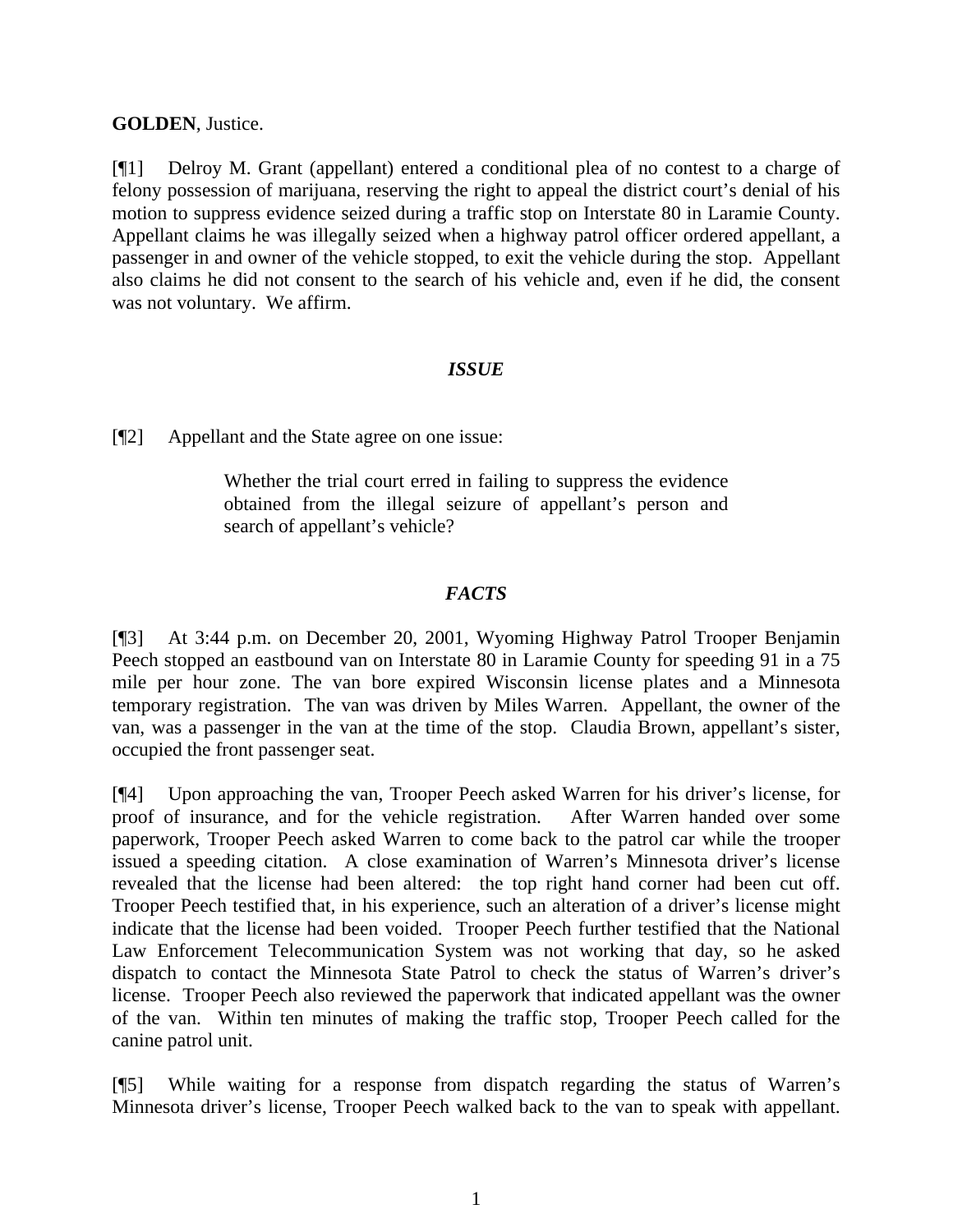The trooper wanted to confirm the owner of the vehicle was, in fact, appellant and that appellant was in the vehicle. Trooper Peech asked appellant to step out of the vehicle, and appellant did so. Appellant confirmed he was the owner of the vehicle and handed the trooper a Minnesota driver's license. As the trooper verified the driver's license against the vehicle paperwork, the trooper spoke with appellant about the group's travel itinerary. Upon completing that conversation, appellant stepped back into the van. Trooper Peech then spoke with the female passenger, Ms. Brown. After completing that conversation, Trooper Peech returned to his patrol car.

[¶6] At 4:06 p.m., dispatch informed Trooper Peech that Warren's driver's license had been revoked. Trooper Peech then explained to Warren he would be cited for driving under suspension. As Trooper Peech was completing the process of issuing a citation to Warren, Trooper David Chatfield arrived with his canine unit at 4:11 p.m.

[¶7] Trooper Chatfield approached the van, asked appellant and Ms. Brown to step out of the van, and advised them that he was going to have his dog perform a sniff of the perimeter of the vehicle. According to Trooper Chatfield's testimony, as the two passengers (appellant and Ms. Brown) stepped out of the van, they stated that Chatfield could "go ahead and search the whole vehicle if you want." Trooper Chatfield subsequently confirmed appellant was the owner of the van, and, according to Chatfield, appellant consented to Chatfield and his dog entering the vehicle. Trooper Chatfield testified that appellant volunteered his consent before Chatfield asked for the same.

[¶8] After leading the dog around the van twice, Trooper Chatfield allowed the dog to enter the van through the front passenger door. When the dog entered the van, Trooper Chatfield tried to open the van's sliding side door to observe the dog. When the trooper was unable to open the door, appellant assisted in opening it. The drug dog subsequently twice "alerted," indicating there were drugs in the van. Trooper Chatfield then informed the occupants that the dog had alerted and that Trooper Chatfield was going to search the van. Trooper Peech joined the search, and the officers discovered marijuana in the frame rails of the van. The vehicle was then impounded, and law enforcement eventually seized forty-two pounds of marijuana from the van.

[¶9] Appellant was initially charged with two crimes: possession of marijuana with intent to deliver and conspiracy to possess marijuana with intent to deliver. After the public defender was appointed to represent appellant, he filed a motion to suppress the marijuana. The district court held a hearing and later denied appellant's motion. Thereafter, pursuant to a plea agreement, appellant pled no contest to one count of felony possession of marijuana. In accord with W.R.Cr.P.  $11(a)(2)$ , appellant reserved the right to appeal the denial of the motion to suppress. The district court sentenced appellant to two to five years in prison. *STANDARD OF REVIEW* 

[¶10] Our standard of review is: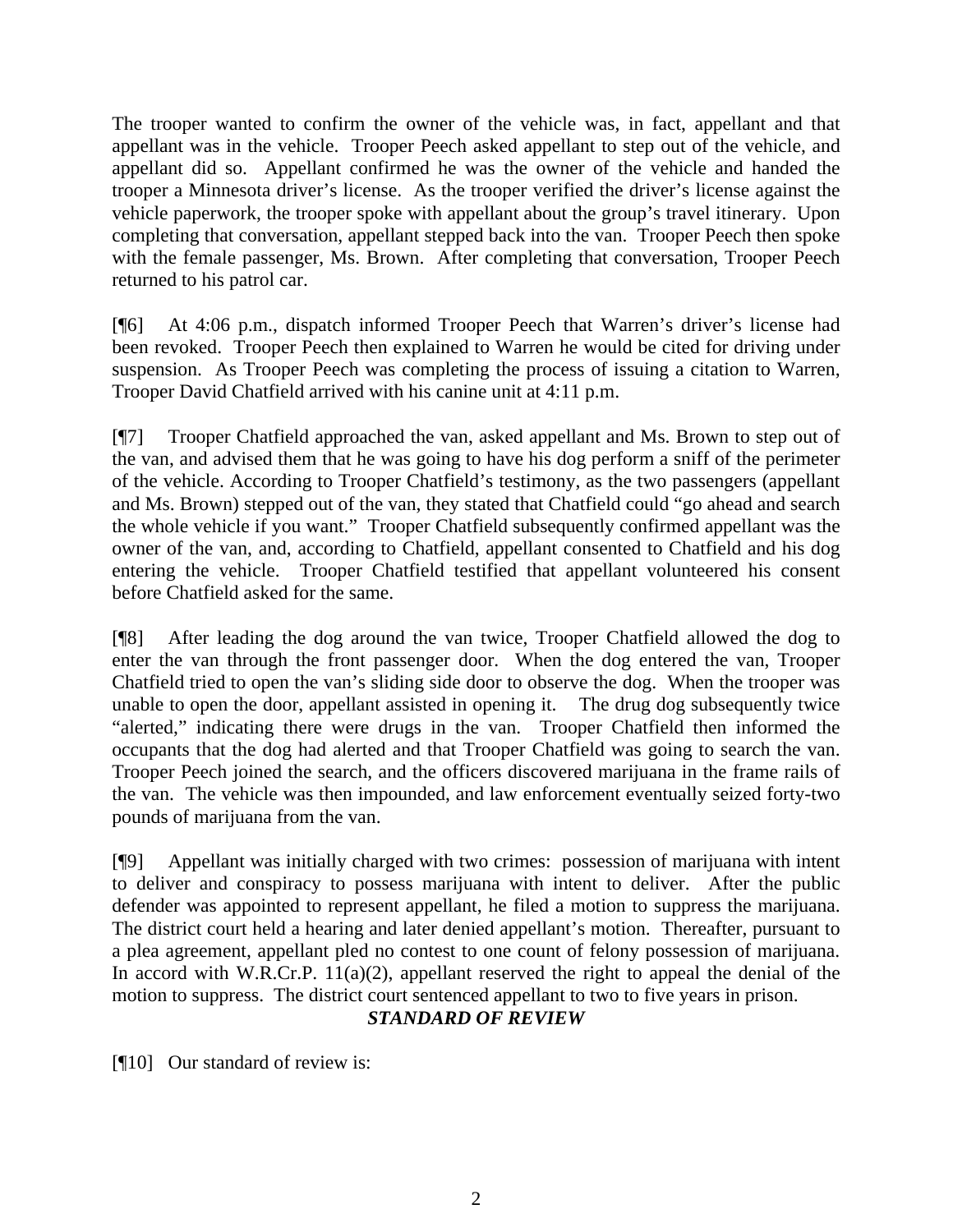Findings on factual issues made by the district court considering a motion to suppress are not disturbed on appeal unless they are clearly erroneous. *Wilson v. State*, 874 P.2d 215, 218 (Wyo.1994). Since the district court conducts the hearing on the motion to suppress and has the opportunity to assess the credibility of the witnesses, weigh the evidence, and make the necessary inferences, deductions, and conclusions, evidence is viewed in the light most favorable to the district court's determination. *Id*. The issue of law, whether an unreasonable search or seizure has occurred in violation of constitutional rights, is reviewed de novo. *Id*.; *Brown v. State*, 944 P.2d 1168, 1170-71 (Wyo.1997).

*McChesney v. State*, 988 P.2d 1071, 1074 (Wyo. 1999).

#### *DISCUSSION*

[¶11] Appellant divides his one issue into three distinct arguments. First, he contends Trooper Peech had no reason to require appellant to exit the vehicle and the trooper therefore illegally seized appellant. Second, appellant asserts he did not give consent to search the van. Finally, appellant contends that, even if he did consent to the search of the van, such consent was not given voluntarily.

### **A. Requiring Appellant to Exit the Vehicle**

 $\overline{a}$ 

[¶12] Appellant argues that Trooper Peech committed an unlawful seizure when he ordered appellant to exit the van for questioning.<sup>1</sup> Appellant contends that Trooper Peech was required to have either a reasonable suspicion of criminal activity or an articulable officer safety justification before he could order appellant, a passenger, to exit the vehicle. The State responds that the law does not require such a reasonable suspicion and that, when Trooper Peech questioned appellant, the trooper was acting reasonably in confirming ownership of the van. We reject appellant's argument.

[¶13] In *Pennsylvania v. Mimms*, 434 U.S. 106, 111 n.6, 98 S.Ct. 330, 333 n.6, 54 L.Ed.2d 331 (1977), the United States Supreme Court held that "once a motor vehicle has been lawfully detained for a traffic violation, the police officers may order the driver to get out of the vehicle without violating the Fourth Amendment's proscription of unreasonable searches and seizures." In *Maryland v. Wilson*, 519 U.S. 408, 117 S.Ct. 882, 137 L.Ed.2d 41 (1997), the Court was presented with the question whether the rule from *Pennsylvania v. Mimms*

<sup>&</sup>lt;sup>1</sup> Appellant makes no claim that the Wyoming Constitution affords him more protection in this, or any other, particular area of search and seizure jurisprudence. Therefore, our discussion is limited to federal constitutional principles. *Wilson*, 874 P.2d at 219; *Vasquez v. State*, 990 P.2d 476, 484 (Wyo. 1999); *Fender v. State*, 2003 WY 96, ¶12, 74 P.3d 1220, ¶12 (Wyo. 2003).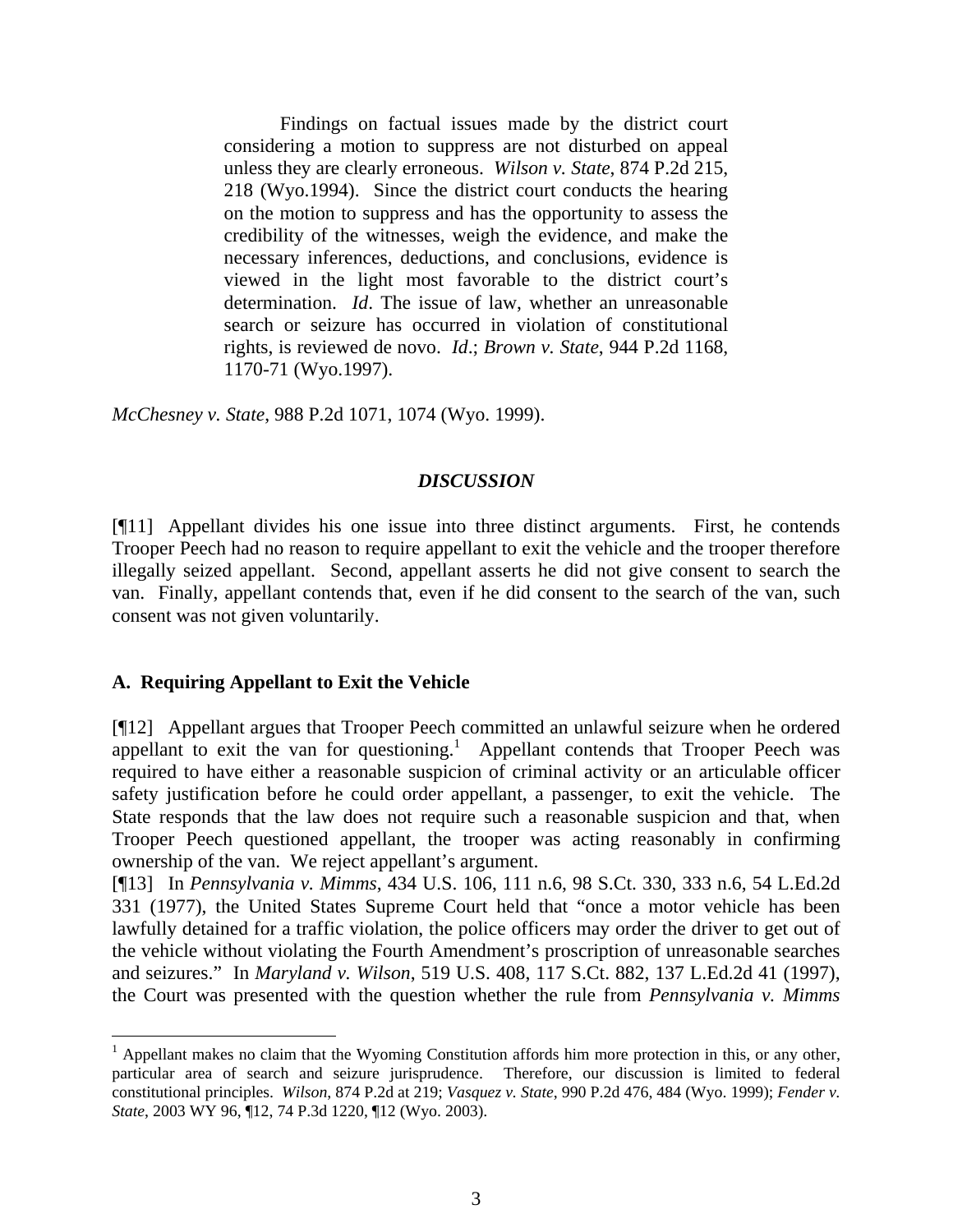should be extended to passengers as well. After finding that "the same weighty interest in officer safety is present regardless of whether the occupant of the stopped car is a driver or passenger," *id.* at 413, 117 S.Ct. at 885, the Court held that the rule of *Pennsylvania v. Mimms* should be extended to passengers. *Id*. at 415, 117 S.Ct. at 886. *See Fender v. State*, 2003 WY 96, ¶16, 74 P.3d 1220, ¶16 (Wyo. 2003) ("An 'officer making a traffic stop may order passengers to get out of the car pending completion of the stop.' *Maryland v. Wilson*, 519 U.S. 408, 415, 117 S.Ct. 882, 886, 137 L.Ed.2d 41 (1997)"); *see also Houghton v. State*, 956 P.2d 363, 372 (Wyo. 1998), *rev'd,* 526 U.S. 295, 119 S.Ct. 1297, 143 L.Ed.2d 408 (1999) (Golden, J., dissenting) ("It is reasonable for a law officer as a matter of course to order the passengers of a lawfully stopped motor vehicle to exit the vehicle. *Maryland v. Wilson*, 519 U.S. 408, 117 S.Ct. 882, 137 L.Ed.2d 41 (1997)").

[¶14] While appellant acknowledges *Maryland v. Wilson*, he contends its reasoning requires that, before an officer can lawfully order a passenger to exit a vehicle, the officer must have either a reasonable suspicion the passenger was involved in some criminal activity or the officer must have an articulable officer safety justification. Building on that interpretation, appellant asserts that Trooper Peech had neither of the prerequisites and, therefore, the trooper illegally seized appellant when the trooper ordered appellant out of the van to conduct what appellant characterizes as a "fishing expedition."

[¶15] First, contrary to appellant's characterization, Trooper Peech, in questioning appellant, was confirming ownership of the van. In fact, the district court indicated that, under the circumstances (some question about vehicle ownership), appellant's rights were not violated when the trooper questioned appellant in order to "verify the vehicle." Appellant makes no specific challenge on this issue, nor does he provides us with authority suggesting that Trooper Peech acted unlawfully in questioning appellant about vehicle ownership. *See Burgos-Seberos v. State*, 969 P.2d 1131, 1133 (Wyo. 1998) ("Generally, the driver must be allowed to proceed without further delay once the officer determines that the driver has a valid license and is entitled to operate the vehicle.") Therefore, without a specific challenge supported by authority, we will not discuss this issue further.

[¶16] Second, our close reading of *Maryland v. Wilson* leads us to the conclusion that the Supreme Court established a bright line rule that allows an officer, during a lawful traffic stop, to order passengers out of a vehicle as a matter of course. In a footnote in the majority opinion, Chief Justice Rehnquist wrote:

> Respondent argues that, because we have generally eschewed bright-line rules in the Fourth Amendment context ..., we should not here conclude that passengers may constitutionally be ordered out of lawfully stopped vehicles. But, that we typically avoid *per se* rules concerning searches and seizures does not mean that we have always done so; *Mimms* itself drew a bright line, and we believe the principles that underlay that decision apply to passengers as well.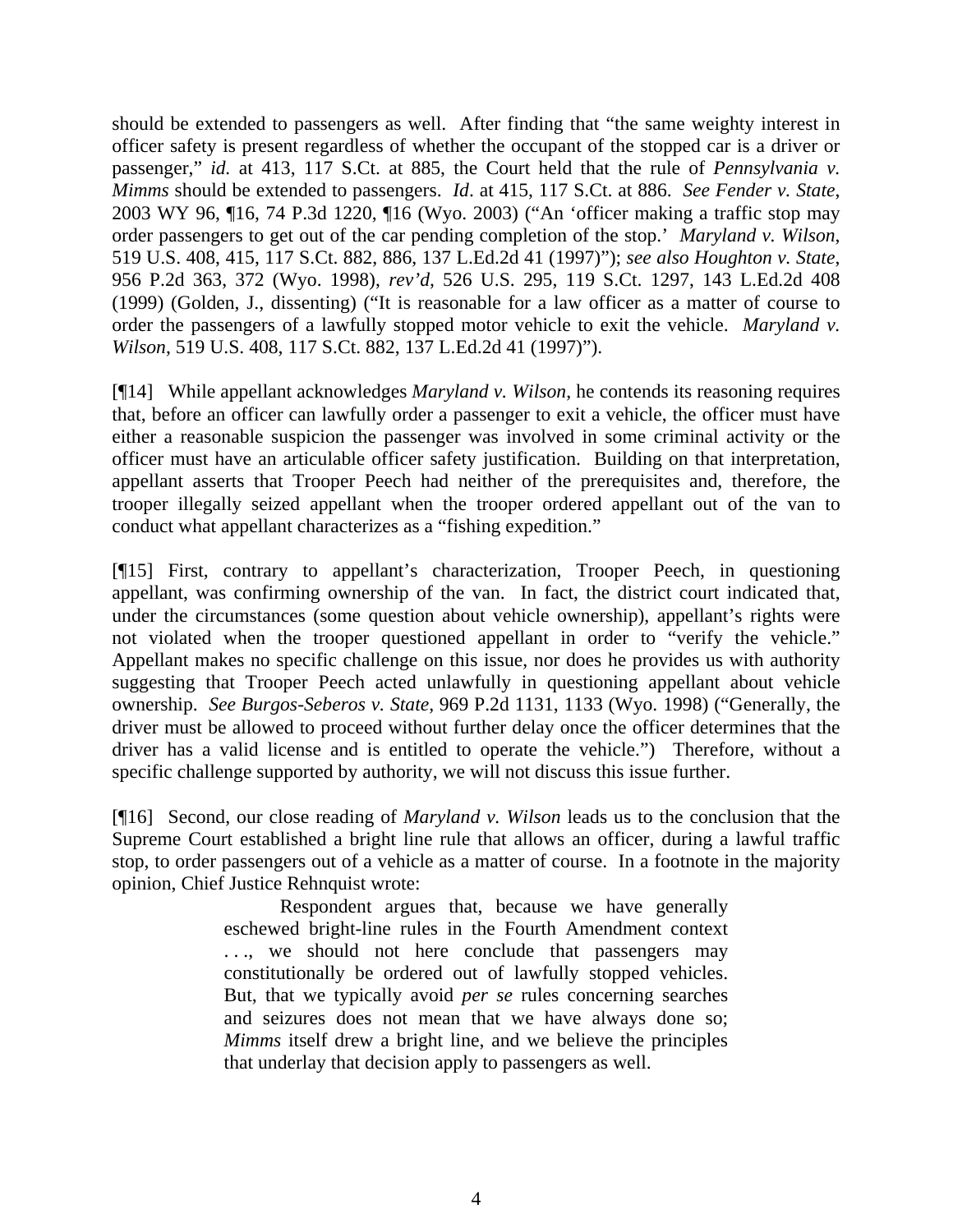*Maryland v. Wilson*, 519 U.S. at 413 n.1, 117 S.Ct. at 885 n.1. To further support the proposition that *Maryland v. Wilson* established a bright line rule, one need only look at the dissenting opinions from Justices Stevens and Kennedy. In those opinions, both justices challenged the bright line rule approach taken by the majority, an approach that, as stated by Justice Stevens, "applies equally to traffic stops in which there is not even a scintilla of evidence of any potential risk to the police officer." *Id*. at 416, 117 S.Ct. at 887. In addition, it should be noted that the Tenth Circuit Court of Appeals has interpreted *Maryland v. Wilson* to encompass a bright line rule that does not require a particularized suspicion of danger to the officer. *United States v. Holt*, 264 F.3d 1215, 1222 (10th Cir. 2001) ("An officer also may order the driver and passengers out of the vehicle in the interest of officer safety, even in the absence of any particularized suspicion of personal danger. *Maryland v. Wilson*, 519 U.S. 408, 415, 117 S.Ct. 882, 137 L.Ed.2d 41 (1997)."). We thus conclude that appellant's constitutional rights were not violated when Trooper Peech ordered appellant to exit the van.

# **B. Consent to Search**

[¶17] Appellant also claims he did not give his consent to Trooper Chatfield to search his vehicle. Alternatively, he argues that, even if he did give consent, the consent was not voluntary. We reject both contentions.

[¶18] "The existence and voluntariness of a consent to search is a question of fact to be decided by the trial judge in the light of all attendant circumstances." *Stamper v. State*, 662 P.2d 82, 87 (Wyo. 1983); *Parkhurst v. State*, 628 P.2d 1369, 1378 (Wyo. 1981); *Mares v. State*, 500 P.2d 530, 534 n.1 (Wyo. 1972). At the district court's hearing on the motion to suppress, Trooper Chatfield testified that appellant consented to the search. Appellant also testified at that hearing, and he denied having consented to the search. In addition to hearing this testimony, the district court reviewed the videotape from two highway patrol units. Although the videotape did not include audio of the conversation between Trooper Chatfield, appellant, and Ms. Brown, it did capture appellant assisting Trooper Chatfield in opening the van's sliding door. After a review of the testimony and the video, the district court made its finding on the record that "the circumstantial evidence supports Officer Chatfield's evidence and testimony that there was actual consent, and I so find."

[¶19] Appellant contends the district court's ruling is erroneous. He first points out that the district court made no finding that appellant was not credible. Appellant next asserts that the only articulated evidence for accepting the trooper's word over appellant's was the fact that appellant assisted in opening of the van door. Because appellant opened the van door after the dog was already in the vehicle, appellant claims his assistance was of no moment in determining whether there was actual consent. In sum, appellant contends the district court simply sided with law enforcement.

[¶20] In analyzing appellant's argument, we must view the evidence in the light most favorable to the district court's determination. Here, given Trooper Chatfield's testimony,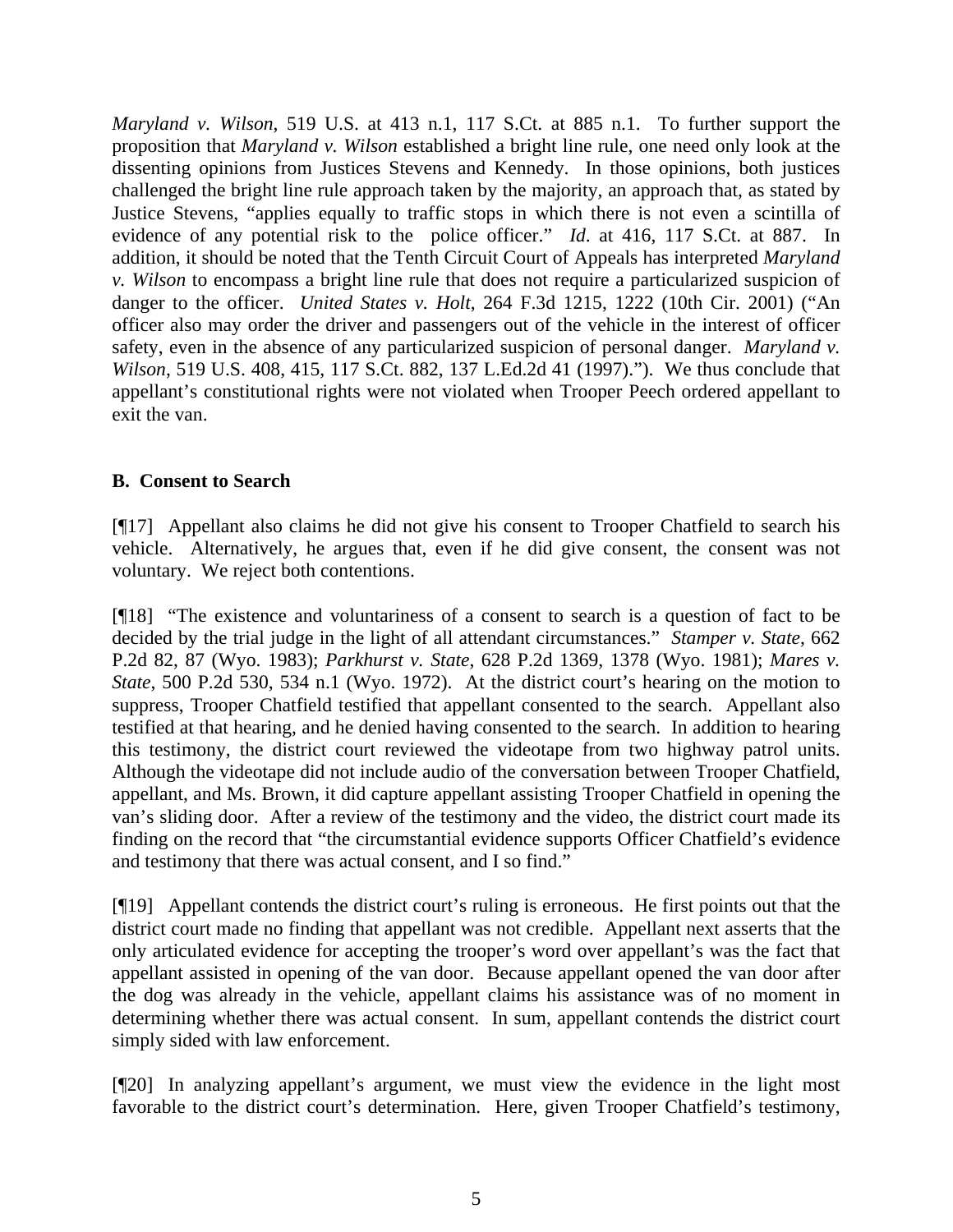there is obviously sufficient evidence to support the district court's determination. As for the argument that the opening of the van door is irrelevant, we disagree. The district court was free to find this to be circumstantial evidence, under the totality of the circumstances, to support the trooper's testimony. While it is true, according to Trooper Chatfield, that appellant had already given his consent to search when he assisted with the van door, the district court could rely on that assistance in determining whether there was actual consent. In other words, the district court was free to believe that, if appellant had in fact consented to the search, it would be more likely that appellant would assist Trooper Chatfield with the search by opening the door. We find no clear error in the district court's determination that appellant gave his consent to search the vehicle.

[¶21] Appellant also argues that his consent was not voluntarily given. He points to the following: (1) it was a cold and windy day, appellant was ordered out of the van twice, and he was wearing only jeans and a t-shirt; (2) appellant did not believe he could refuse the troopers' requests; and (3) he did not believe he was free to leave or walk away.

[¶22] In reviewing this issue, we have applied the following standards:

In determining whether a warrantless search was justified by a valid consent, we inquire "into the 'voluntariness' of the consent in light of 'the totality of the circumstances'" of the particular case. *Amin v. State*, 695 P.2d 1021, 1024 (Wyo.1985). *See also* [*United States v.*] *Elliott*, 107 F.3d [810] at  $813-14$   $[(10<sup>th</sup> Cir. 1997)]$ . Some of the factors that a court may consider in determining whether the consent was voluntary include: the way the law enforcement officer phrased the request for permission to search; whether the officer told the individual that he could refuse the request; and the presence of other coercive factors. *Stamper v. State*, 662 P.2d 82, 87 (Wyo. 1983). We must consider all the circumstances surrounding the encounter to determine whether a reasonable person would have felt "free to decline the officers' requests or otherwise terminate the encounter." [*Florida v.*] *Bostick*, 501 U.S. [429] at 436, 111 S.Ct. 2382 [115 L.Ed.2d 389 (1991)]. *See also* [*United States v.*] *Sandoval*, 29 F.3d [537] at 540 [(10<sup>th</sup> Cir. 1994)]. No single factor is determinative when we are ascertaining whether a seizure occurred. *Sandoval*, 29 F.3d at 540.

*Burgos-Seberos,* 969 P.2d at 1134. "The question of whether consent to search was voluntary is one of fact to be determined in light of all the circumstances." *Nixon v. State*, 2001 WY 15, ¶16, 18 P.3d 631, ¶16 (Wyo. 2001).

[¶23] Appellant emphasizes that he did not believe he could refuse any of the troopers' requests. However, "[w]hile knowledge of the right to refuse consent is one factor to be taken into account [in determining whether consent was voluntary], the government need not